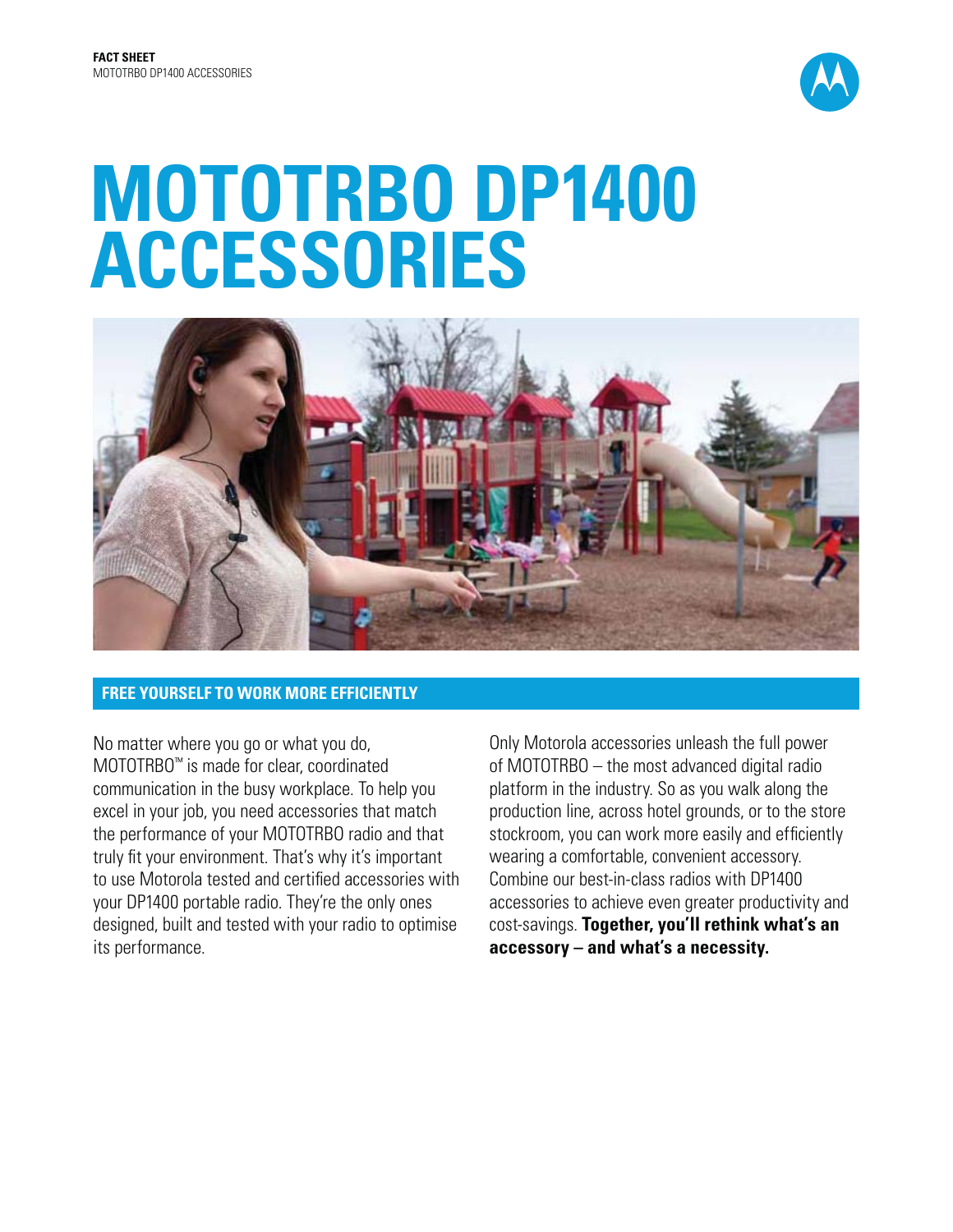## **OPTIMISED FOR DIGITAL**

Make sure to only use Motorola audio accessories with this digital symbol, which indicates that these accessories have been optimised for performance in both digital and analogue mode. All accessories with this symbol have been certified and approved for DP1400 portable radios.

# **EARPIECES, SURVEILLANCE ACCESSORIES AND RSMs KEEP THEM FOCUSED ON THE GO**

A wide selection of styles fit the way you work – from discreet clear acoustic tube styles to over-the-ear models. With inline push-to-talk and microphones, these accessories are easy to access on the go, so you can stay focused on the job. Choose from a variety of surveillance kits and ear microphones to communicate discreetly.



### **EARPIECES**

| <b>PMI N6533</b>                                      | Earset with combined microphone and PTT                                       |
|-------------------------------------------------------|-------------------------------------------------------------------------------|
| <b>PMI N6535</b>                                      | D-Style Earpiece with microphone and push-to-talk                             |
| <b>BDN6720</b>                                        | Flexible Ear Receiver (Receive Only)                                          |
| <b>PMI N6532</b>                                      | Mag One Swivel Earpiece with inline microphone and<br>push-to-talk            |
| <b>PMI N6534</b>                                      | Mag One Earbud with inline microphone, push-to-talk<br>and VOX switch         |
| <b>PMLN6531</b>                                       | Mag One Ear Receiver with inline microphone, push-to-talk<br>and VOX switch   |
| <b>PMI N6537</b>                                      | Mag One Earset with boom microphone and inline<br>push-to-talk and VOX switch |
| 7580372F11                                            | Replacement Foam Ear Cushion (for BDN6720A)                                   |
| <b>SURVEILLANCE ACCESSORIES</b>                       |                                                                               |
| <b>Surveillance Kits</b>                              |                                                                               |
| <b>PMI N6530</b>                                      | 2-Wire Surveillance Kit with translucent tube, black                          |
| <b>PMI N6445</b>                                      | 2-Wire Surveillance Kit with translucent tube, beige                          |
| <b>Surveillance Accessories and Replacement Parts</b> |                                                                               |
| RLN4760 / RLN4763                                     | Small Clear, Comfortable Earpiece (right/left ear)                            |
| RLN4761 / RLN4764                                     | Medium Clear, Comfortable Earpiece (right/left ear)                           |
| RLN4762 / RLN4765                                     | Large Clear, Comfortable Earpiece (right/left ear)                            |

| 5080370F97                                    | Replacement standard clear rubber eartip for RLN6242,<br>pack of 25                                 |
|-----------------------------------------------|-----------------------------------------------------------------------------------------------------|
| <b>RI N6242</b>                               | Replacement quick disconnect translucent tube with 1 clear<br>rubber eartip (for PMLN6530/PMLN6445) |
|                                               | <b>REMOTE SPEAKER MICROPHONES</b>                                                                   |
| PMMN4029                                      | Windporting Remote Speaker Microphone, submersible (IP57)                                           |
| PMMN4013                                      | Windporting Remote Speaker Microphone with 3.5mm audio<br>jack (IP54)                               |
| PMMN4092                                      | Mag One Remote Speaker Microphone                                                                   |
| <b>REMOTE SPEAKER MICROPHONES ACCESSORIES</b> |                                                                                                     |
| <b>MDRI N4885</b>                             | Receive-Only Covered Earbud with coiled cord                                                        |
| <b>MDRI N4941</b>                             | Receive-Only Earpiece with translucent tube and rubber eartip                                       |
| <b>WADN4190</b>                               | Receive-Only Flexible Earpiece                                                                      |
| PMI N4620                                     | Receive-Only D-shell Earpiece                                                                       |

Temple Transducers provide clear audio without covering your ears. Because they rest comfortably on your temples, they make it easy to communicate and wear hearing protection or keep your ears uncovered to hear what is going on around you.

# **TEMPLE TRANSDUCERS HEAR ONLY WHAT YOU NEED TO**



## **TEMPLE TRANSDUCER**

PMLN6541 Lightweight Temple Transducer Headset with inline microphone and push-to-talk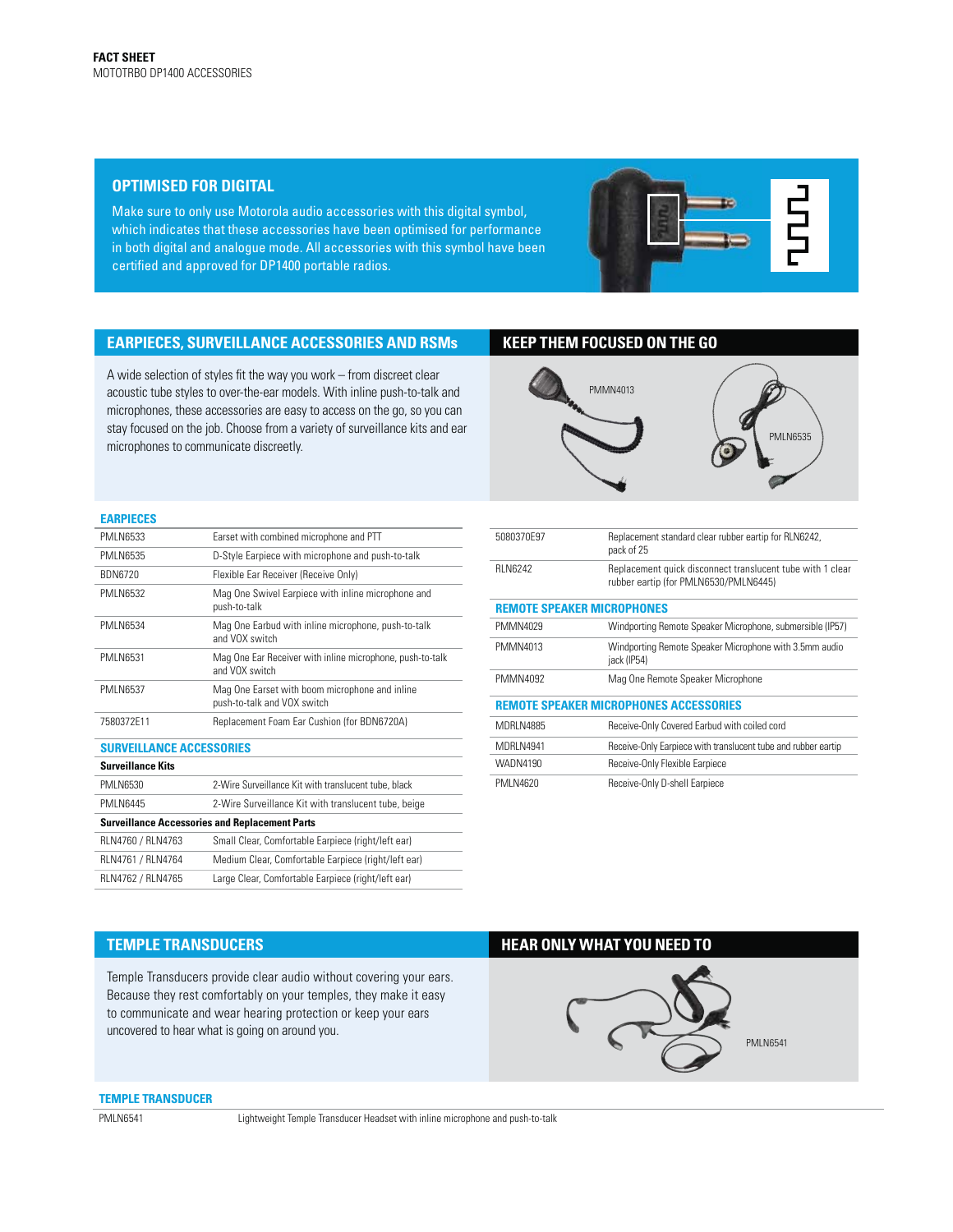Our lightweight headsets provide lasting comfort and our heavy-duty headsets provide comfortable ways to protect your hearing in noisy environments. Even if your teams are logging extra hours stocking shelves or clocking overtime on the manufacturing line, they can communicate confidently. Heavyweight headsets offer extra durability and protection in more rugged and noisy environments.

### **HEADSETS**

| <b>PMI N6538</b> | Lightweight Headset, over-the-head, single muff with<br>swivel boom microphone                                                                               |
|------------------|--------------------------------------------------------------------------------------------------------------------------------------------------------------|
| <b>PMI N6542</b> | Mag One Ultra-Lite Headset, behind-the-head, adjustable<br>with boom microphone and inline push-to-talk                                                      |
| <b>PMLN6539</b>  | Medium weight over-the-head dual muff headset with<br>swivel noise cancelling boom microphone                                                                |
| <b>PMI N6540</b> | Heavy-Duty Headset, behind-the-head dual muff (hardhat<br>compatible) with noise cancelling boom microphone, inline<br>push-to-talk and 24dB noise reduction |
| <b>RFX4648</b>   | Replacement Foam Windscreen and Ear Pad (for PMLN6538)                                                                                                       |

# **HEADSETS COMFORT AROUND THE CLOCK**



## **HEAVY-DUTY HEADSET REPLACEMENT PARTS**

**PMLN6540** 75012068001 – Foam Ear Seal

15012094001 – Cloth Covers 4204004K01 – Over the Head Strap

## **PMLN6539**

75012068001 – Foam Ear Seal 15012094001 – Cloth Covers

6775998M01 – Microphone O-Ring 3578010A01 – Headset Windscreen 7575999M01 – Eyeglass Pad

5080548E02 – Headset Windscreen 3280376E35 – Microphone O-Ring

When you need a cost-effective solution for light-duty users, trust Mag One, the only value line tested and certified by Motorola. They extend the value of your radios without breaking your budget and are ideal for hospitality, security and retail teams.

# **MAG ONE VALUE MEETS VERSATILITY**



# **BATTERIES AND CHARGERS**

As an added plus, you can re-use all of your batteries and chargers from your existing Commercial Series portable radios. Since MOTOTRBO batteries are Proven Tough, they stay true and stand tougher than others. In test after test in the lab, our batteries withstand shocks, knocks, drops and shakes and outperform the other brands. Choose from a variety of chargers, including a rapid-rate, multi-unit charger that handles up to six batteries at one time.

# **PROVEN TOUGH BATTERY TESTING PASS RATE**

| <b>MOTOROLA</b>       |     | 98% |
|-----------------------|-----|-----|
| <b>POWER PRODUCTS</b> | 53% |     |
| <b>MULTIPLIER</b>     | 47% |     |
| <b>HONEYWELL</b>      | 52% |     |

**See motorolasolutions.com/emea/proventough for details.**

| <b>BATTERIES</b> |                                            |
|------------------|--------------------------------------------|
| <b>PMNN4251</b>  | NiMH 1400 mAh battery (CE)                 |
| PMNN4253         | Slim Li-Ion 1600 mAh battery (CE)          |
| <b>PMMN4254</b>  | High Capacity Li-Ion 2300 mAh battery (CE) |
| <b>NNTN4851</b>  | NiMH 1400 mAh battery                      |
| <b>NNTN4970</b>  | Slim Li-Ion 1600 mAh battery               |
| <b>NNTN4497</b>  | High Capacity Li-Ion 2250 mAh battery      |

#### **SINGLE-UNIT AND MULTI-UNIT CHARGERS**

| <b>NNTN8351</b>  | Multi-Unit Charger 220V with UK Plug   |  |
|------------------|----------------------------------------|--|
| NNTN8352         | Multi-Unit Charger 220V with Euro Plug |  |
| <b>PMI N5191</b> | Single Unit Charger, SMPS UK Plug CE   |  |
| <b>PMI N5192</b> | Single Unit Charger, SMPS Euro Plug CE |  |
| <b>PMI N5193</b> | Single Unit Charger, SMPS USA Plug CE  |  |
|                  |                                        |  |